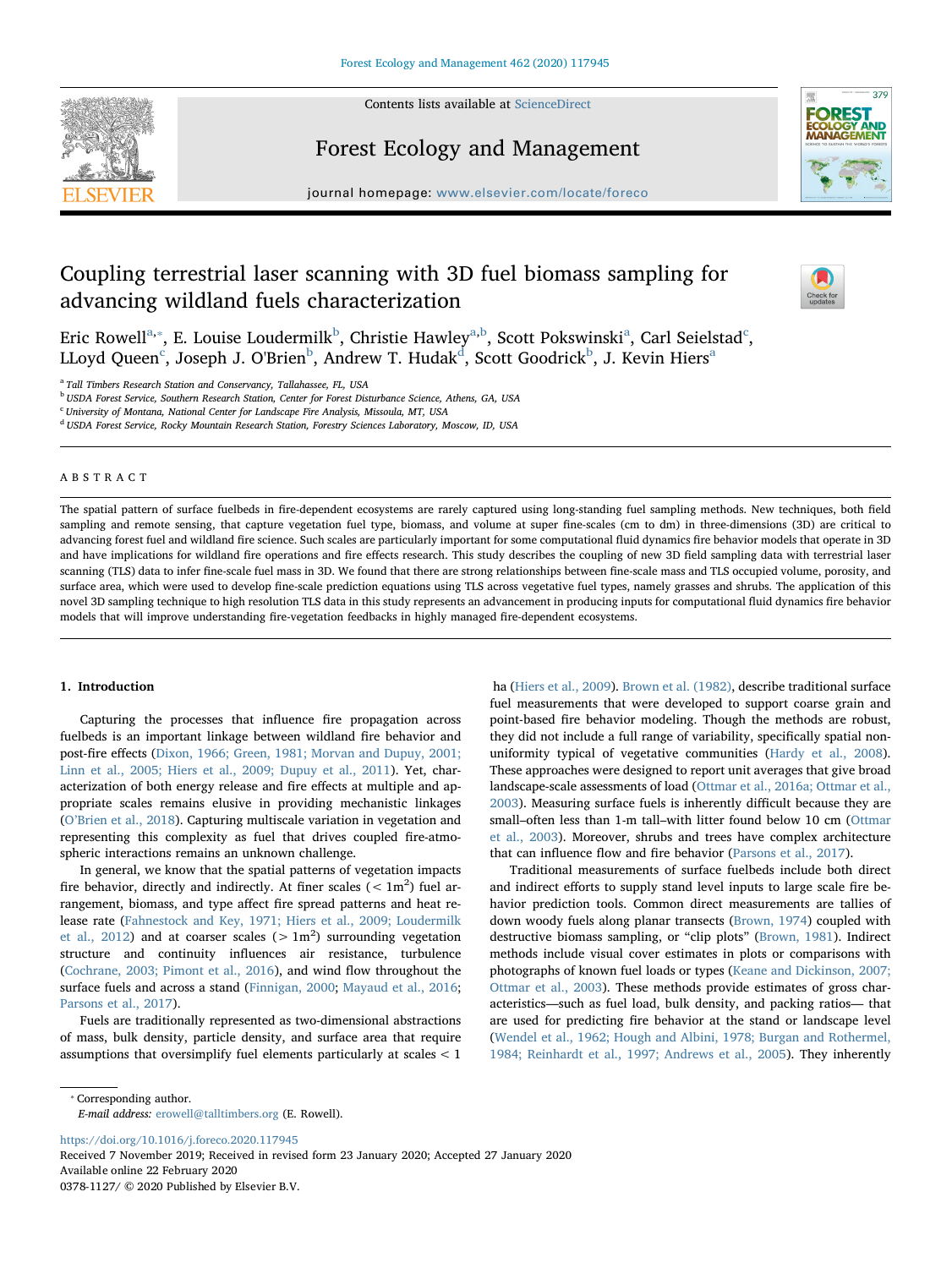require unrealistic assumptions regarding specific bulk densities for grasses and shrubs [\(Van Wagner, 1968\)](#page-8-6), and are of limited utility for estimating fine-scale fuel heterogeneity that is important for simulating within-stand fire behavior [\(Linn et al., 2013\)](#page-7-10) or fire effects [\(Hiers et al.,](#page-7-4) [2009; Loudermilk et al., 2012; Loudermilk et al., 2018; O](#page-7-4)'Brien et al., [2018\)](#page-7-4).

Current operational vegetation data are represented as fuel models: a set of fuel parameters that characterize a broad spectrum of surface fuelbed properties that are less than 1.83 m in height [\(Rothermel, 1972;](#page-8-7) [Scott and Burgan, 2005\)](#page-8-7). These fuel models drive the current cadre of operational fire behavior models in the United States (e.g., FARSITE; [Finney, 1998](#page-7-11); FLAMAP; [Finney, 2006;](#page-7-12) BEHAVEPlus: [Andrews et al.,](#page-7-13) [2005\)](#page-7-13). [Varner and Keyes \(2009\)](#page-8-8) discuss the inherent errors associated with using these fuel models for assessing fuel treatment effectiveness. [Noonan-Wright et al. \(2013\)](#page-8-9) compared customized fuel models with the existing standard fire behavior fuel models ([Scott and Burgan, 2005\)](#page-8-10) and found no clear advantage for fuel model customization due to uncertainty of using uncalibrated custom models. Another challenge with the fuel model approach is that fuels are represented as uniform, when in reality they are more accurately described as patchy, especially where fuel manipulation through treatments has been performed ([Varner and Keyes, 2009\)](#page-8-8). To fully understand and model fire behavior (fluid flow, turbulence, flaming front interactions) as a function of fireatmospheric interactions that function three-dimensionally requires detailed and accurate accounting of fuels also in three-dimensions ([Dupuy et al., 2011; Mell et al., 2013; Pimont et al., 2016](#page-7-14)). Three-dimensional representation of forests characteristics is particularly relevant to surface fire regimes [\(Hiers et al., 2009; Loudermilk et al.,](#page-7-4) [2012\)](#page-7-4), where fine-scale variation in fuel characteristics have been shown as the important link between structure and function in the U.S. ([Glitzenstein et al., 1995; Mitchell et al., 2009; Rebertus et al., 1989;](#page-7-15) [Williamson and Black, 1981](#page-7-15)) and in similar ecosystems globally ([Dalgleish et al., 2015; Moreno and Oechel, 2012; O'Brien et al., 2008](#page-7-16)). In these systems, fire behavior and effects are spatially correlated with vegetation structure and patterns at relatively fine scales (  $< 0.25 \text{ m}^2$ ; ([Hiers et al., 2009; Loudermilk et al., 2012; O'Brien et al., 2016\)](#page-7-4). Previous studies have suggested that this relationship is due to variations in ignition and combustion characteristics of different vegetation types and their influence on the ambient and fire induced wind flows (Fernandes et al., 2004; Hoff[man et al., 2016; Linn and Cunningham,](#page-7-17) [2005; Linn et al., 2013](#page-7-17)). These fire-atmosphere interactions have traditionally been assessed in isolation or at inappropriate scales required to advance fundamental understanding of how various factors control fine scale variability in fire behavior and effects. Most managers are trained to use the aforementioned modeling tools (e.g., BEHAVE, FFE-FVS, FCCS) where forest structure and fuels are overgeneralized ([Andrews et al., 2005](#page-7-13)) and ignore the spatial complexity of the fuels and fire-atmospheric feedbacks. Computational fluid dynamic (CFD) fire behavior models, such as FIRETEC ([Linn et al., 2005](#page-7-18)) and the Wildland Fire Dynamics Simulator [\(Mell et al., 2009\)](#page-8-11), operate on 3D representations of vegetation and provide new opportunities to understand the underlying mechanisms and interactions driving complex fire behavior. For example, recent studies have utilized these models to gain new insight into the dominant controls of fire spread ([Linn and](#page-7-19) [Cunningham, 2005; Mell et al., 2009](#page-7-19)), energy release [\(Linn et al., 2002;](#page-7-20) [Linn et al., 2005](#page-7-20)), 3D canopy-mediated flow [\(Dupuy et al., 2011\)](#page-7-14), and spatial patterns of fuel consumption [\(Parsons et al., 2011\)](#page-8-12). These detailed physics-based models perform optimally when the three-dimensional nature of the entire fuels complex is represented within the model. It is now possible to characterize finer scale aggregation of interacting vegetation types as discrete 3D "wildland fuel cells," (sensu [Hiers et al., 2009](#page-7-4)) which can be mapped within the surface fuelbed of CFD models.

In the past decade, there have been numerous advances characterizing direct measurements of fuel mass using terrestrial laser scanning (TLS) [\(Newnham et al., 2015\)](#page-8-13). TLS data excels at measuring fine-scale fuel structure ( $< 0.25$  m<sup>2</sup> grainsize) for primarily producing estimates of fuel mass and bulk density. These instruments have the ability to collect 3D structural information on objects with sub- centimeter accuracy and precision, which provide a data richness that out-performs typical field methods. Their measurements are used to produce precise fine-scale volumetric estimates that correlate well with biomass and leaf area [\(Greaves et al., 2015; Loudermilk et al., 2009; Olsoy et al.,](#page-7-21) [2014; Rowell et al., 2016b](#page-7-21)), are linked to fine-scale fire behavior ([Loudermilk et al., 2012](#page-8-14)), and are used to create fuel height models for fine-fuel types, such as grasses, shrubs, and litter ([Rowell and Seielstad,](#page-8-15) [2012; Rowell et al., 2016b](#page-8-15)). There are examples of the integration of TLS data with airborne laser scanning, structure from motion, and as supplemental training data for improved landscape estimates of fuels ([Cooper et al., 2017; Greaves et al., 2017; Rowell et al., 2016a\)](#page-7-22). Another study demonstrated the inadequacy of summary point statistics in predicting biophysical variables of chamise and sagebrush [\(Seielstad](#page-8-16) [et al., 2015\)](#page-8-16) and concluded that TLS was an important linking mechanism for shape and position parameters used in fractal-based shrub simulations [\(Prince et al., 2014\)](#page-8-17). These approaches now allow for direct, spatially explicit, and quantifiable estimates of local and landscape scale fuel estimates that can be used for fuels planning and eventually operational physics-based fire behavior modeling.

A key limitation in TLS-based fuels characterization to date has been the use of traditional two-dimensional field data for validation; this approach precludes the ability to compare directly from remotely sensed 3-D data. Measuring biomass and structure of surface fuels is complex because neither field measurements nor remote sensing instrumentation have been able to estimate both the 3D distribution and mass of intermixed fuel types. And although coupling field data (fuel types, biomass) with remotely sensed data (TLS: volume) would seem to provide the information needed, the disconnect lies in the need for the 3D mass and volume of each fuel type within a fuel patch at the appropriate scale ([Hiers et al., 2009](#page-7-4)). Two-dimensional biomass clip plots  $(1 \text{ m}^2)$  do not link well to structural estimates captured at finer 3D scales  $(1 \text{ cm}^3)$ . Even with spectral information, the data are limited to fuel types found in the sensor's field of view [\(Loudermilk et al., 2014](#page-8-18)), where obstruction biases towards the taller vegetation. Coupling these datasets to estimate, for example bulk density (mass per unit volume), limits the scale of output information to the size of the clip plots, and limits the quality of the outputs by the complexity of the fuelbed matrix ([Hiers et al., 2009\)](#page-7-4).

The objective of this study was to integrate a novel fine-scale 3D field sampling technique with TLS-based measurements to better characterize surface fuels, with the assumption that 3D field data should better link with 3D laser data. First, we assessed the variability in fuel mass as a function of fuel type and height class, understanding that currently there are no fuel types associated with the laser data but we can infer distributions of fuel mass if other structural fuel characteristics are known. Secondly, we provide an analysis of TLS-derived fuel metrics to assess the relationships between fine-scale mass and structural metrics, including fuelbed occupied volume, porosity, and surface area.

# 2. Methods

## 2.1. Study area

Field measurements and TLS data were collected at the 1,222-ha Pebble Hill Plantation (PHP) in the Red Hills region of southern Georgia, USA (30° 35′N, 84° 20′W, elevation 60–85 m above sea level) as part of a series of prescribed fires conducted through the Prescribed Fire Science Consortium. The Red Hills region has a temperate subtropical climate of warm to hot, humid summers and short, mild winters with mean monthly temperatures ranging from 26.8 °C in July to 10.4 °C in January [\(Arguez et al., 2010](#page-7-23)). Mean annual precipitation (recorded 21 km to the south at Tall Timbers Research Station,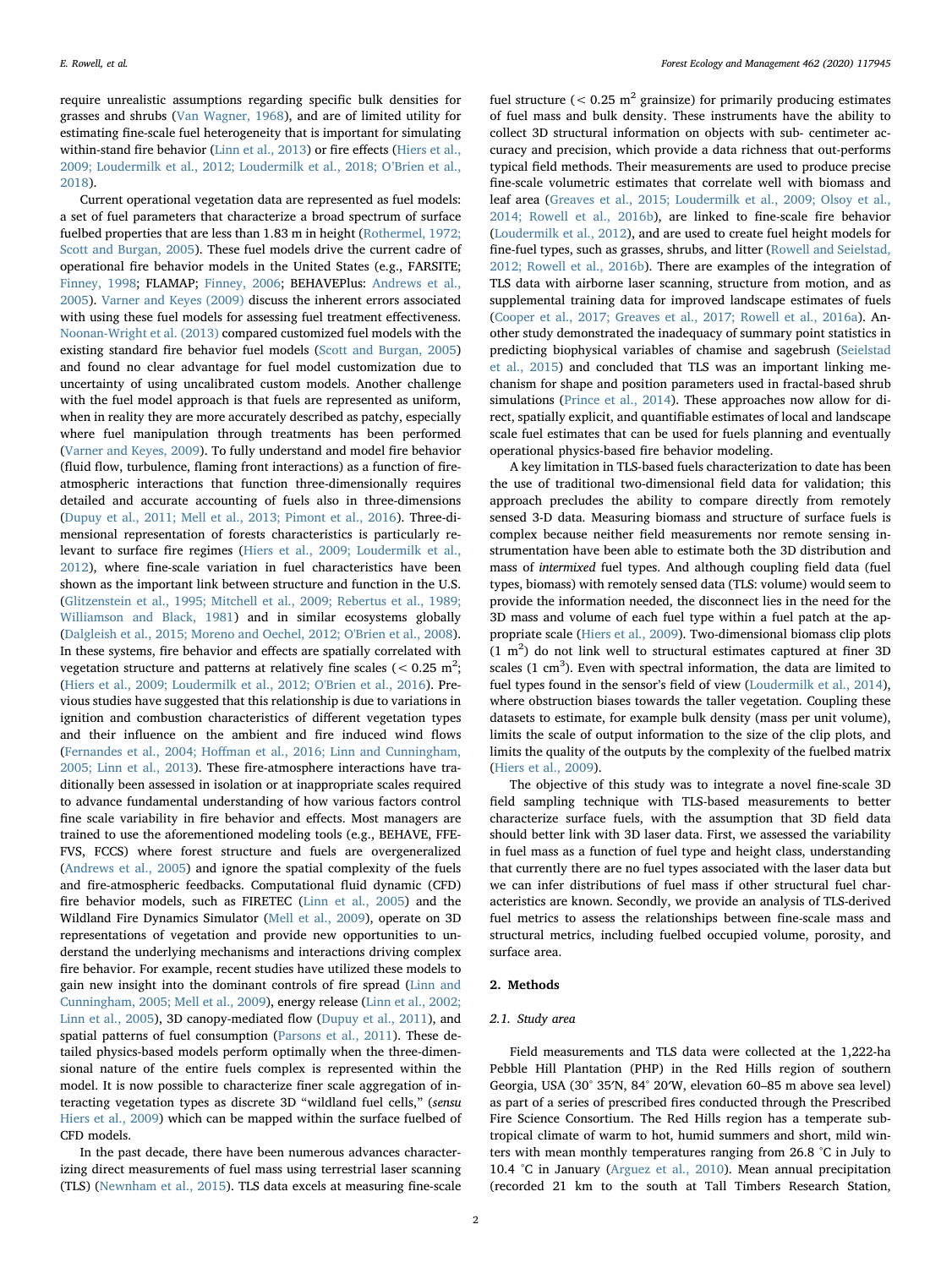1878–2010) is 1,359 mm. PHP was utilized as a cotton plantation and open grazing land until 1896 when the property then proceeded to be managed for hunting of the northern bobwhite quail (Colinus virginianus L.), which included allowing most agricultural fields to succeed to oldfield pine-grasslands and maintaining fire intervals that are typically every one to two years ([Robertson and Ostertag, 2007\)](#page-8-19). The old-field pine-grassland communities are dominated by shortleaf pine (Pinus echinata Mill.) and loblolly pine (Pinus taeda L.), where the understory is a continuous layer of grasses, forbs, and hardwoods maintained in a shrub state through frequent fire ([Ostertag and Robertson, 2007\)](#page-8-20). In sites where no previous farming or tilling occurred, approximately onethird of PHP pinelands, native longleaf pine (Pinus palustris Mill.) with a wiregrass (Aritistida stricta Michx.) understory is found and is classified as Clayhill Longleaf Woodlands [\(Carr et al., 2010; Ostertag and](#page-7-24) [Robertson, 2007](#page-7-24)).

In March and April of 2017, a total of 20 clip plots were distributed among four burn units at PHP. The plot locations were stratified based on year of previous burn, with the A units representative of one and two year fire return intervals and the C units representative of a three year fire return interval. Plots were distributed randomly to represent an untilled vegetation matrix, namely wiregrass, pine needle dominated, and shrub dominated fuel types characteristic of a Red Hills longleaf pine woodland. The northwest corner of each plot was monumented with a 1.5 m tall metal pole wrapped with highly reflective tape. After TLS was conducted and before prescribed burning, the plots were sampled and harvested for 3D biomass measurements using the most recent 3D fuels sampling protocol ([Hawley et al., 2018](#page-7-25)). This approach uses a voxel sampling framework, which employs an adjustable 3D rectangular sampling frame that allows fuels data to be collected in the field at three different scales—entire plot  $(0.25 \text{ m}^3)$ , stratum (0.025 m<sup>3</sup>), down to individual voxels (0.001 m<sup>3</sup>). The 3D sampling frame outlines the sampling area that is 0.5 m in width by 0.5 m in length by 1 m in height. The frame is subdivided into ten 10 cm vertical sampling strata and each 10 cm stratum contains twenty-five 10  $\text{cm}^3$ cells, totaling 250 voxels that are distributed over the frame's sampling volume of 250,000  $\text{cm}^3$  or 0.25  $\text{m}^3$ .

Within each plot, starting at the highest stratum that contained vegetation, each voxel was sampled for presence/absence of fuel type. Specific to a longleaf pine woodland, the fuel types included 1–10 h fuels, 100–1000 h fuels, general pine litter (e.g., shortleaf and/or loblolly pine), wiregrass/bunchgrass, other graminoids, shrubs, volatile shrubs, forbs, pine cones, deciduous oak litter, evergreen oak litter, and longleaf pine litter (see [Hawley et al., 2018](#page-7-25)). Each voxel had the potential to encompass multiple fuel types. Heights of fuels were collected as a function of voxel cell position. Once the fuel types were recorded for each voxel within a stratum, all biomass within the stratum was destructively harvested by clipping and bagging the material. The occupied voxel sampling and biomass collection method was repeated every 10 cm down the frame until mineral soil was reached.

The collected biomass was dried at the United States Department of Agriculture Forest Service, Southern Research Station, Forestry Sciences Laboratory, located in Athens, GA at 70 °C until the weight of the sample no longer changed. For most material, this required 48 h of drying time. Some of the heavier fuels required 72 to 96 h of drying time.

## 2.2. Terrestrial laser scanning

Terrestrial laser scanning was conducted using a RIEGL VZ2000 to collect three-dimensional point clouds at  $\sim$  5 mm point spacing at 15 m range. The VZ2000 is a near infrared eye safe laser that is capable of scanning objects at up to 1000 m. Laser scanner collection points were established on the four corners of the rectangular burn units, set back a minimum 2.5 m from the unit edge. A single 360° scan was collected in the center of the burn unit. Scan parameters were set to sample points at 0.023° frequency at a scan rate 550 kHz per scan. Individual scans

were geospatially located using the onboard GNSS L1 GPS receiver that automatically places all points into the desired spatial reference (UTM 16 N, NAD83). Data were exported to a LAS file format using the proprietary software RiSCAN Pro (RIEGL, Austria). Fine-scale correction between scans was performed using the freeware CloudCompare ([http://www.cloudcompare.org\)](http://www.cloudcompare.org), where identifiable features between multiple scans were used to "stitch" individual scans to the best accuracy possible (~1cm RMSE). Final merged datasets were projected to real world coordinates based on GPS monuments at the corners of burn units and at the NW corner of each sampled plot to produce a final georeferenced data product. In CloudCompare, all scans were merged into a single dataset and exported into an ASCII text format, with scan variables of x,y,z, and reflectance intensity included.

# 2.3. Voxelization of TLS data

Distillation of the three-dimensional TLS point data to relevant scale and metrics used for fuel mapping required conversion into three-dimensional voxel space. For ease and replication, we employed the VoxR package [\(Lecigne et al.., 2014\)](#page-8-21) in R, where voxel domains are established and modeled over relatively large areas at low computational cost to the user. Voxel cell domains were defined as 10 cm<sup>3</sup>. This domain size is substantially aggregated enough to derive important metrics for assessing fuel characteristics and sufficiently fine-scale to capture large gaps and variability in the fuelbed. From the voxel analysis, we calculated an occupied volume per plot, following [Rowell,](#page-8-22) [2017.](#page-8-22) Additionally, we calculated a porosity and surface area metric for each 10  $\text{cm}^3$  voxel cell using a sub-voxel approach. These metrics are further explained in the following sections.

# 2.4. Surface fuel porosity

Fuel porosity derived from TLS data is a metric similar in practice to packing ratio or as porosity as defined by [Anderson \(1969\)](#page-7-26). Packing ratio is defined as the fuel load of similar density divided by the fuelbed depth. This metric serves as an estimate of compactness that is critical to explaining how fire propagates through a porous medium. This compactness represents the expected movement of air that affects residence time and combustion intensity ([Anderson, 1969](#page-7-26)). The concept of porosity ([Anderson, 1969\)](#page-7-26) or packing ratio ([Rothermel, 1972](#page-8-7)) are terms to describe fuelbed compactness. To replicate this concept, we evaluate the potential of a porosity metric using TLS, we use the definition of porosity as described in [Anderson \(1969\):](#page-7-26)

<span id="page-2-0"></span>
$$
\lambda = 1 - \frac{V_1 - V_2}{\sigma_a V_2} \tag{1}
$$

where, porosity  $(\lambda, ft^3/ft^2)$  is expressed as a function of fuel be volume  $(V_1)$ , fuel particle volume  $(V_2)$ , and fuel particle surface to area volume ratio (σ). For our purposes, we distill the TLS model for porosity as a simple ratio of total available space in a 10  $\text{cm}^3$  voxel (1000  $\text{cm}^3$ ) with the occupied volume derived from the TLS data at 1 cm<sup>3</sup> voxel cells for the same voxel domain. We do not include a surface area to volume value for this study, as we are looking to identify metrics that can be directly obtained from the TLS. We expect that calculation of TLS-derived porosity would be well correlated with measured fuel mass.

To test this hypothesis, we calculate TLS-based porosity using Eq. [\(1\)](#page-2-0):

$$
\lambda = 1 - \frac{\sum OV_{\text{1cm}}}{Volume \ 10 \text{cm}^3} \tag{2}
$$

where, porosity  $(\lambda)$  is the relative proportion of open space resulting from the occupied volume (OV) divided by the total volume of the 10 cm<sup>3</sup> voxel. This assumes that omission and commission errors are the same across voxels. We calculated this definition of fuelbed porosity for the 0–10 cm and 10–20 cm stratum only, as these strata represent where the highest proportion of compact fuels and fuel mass that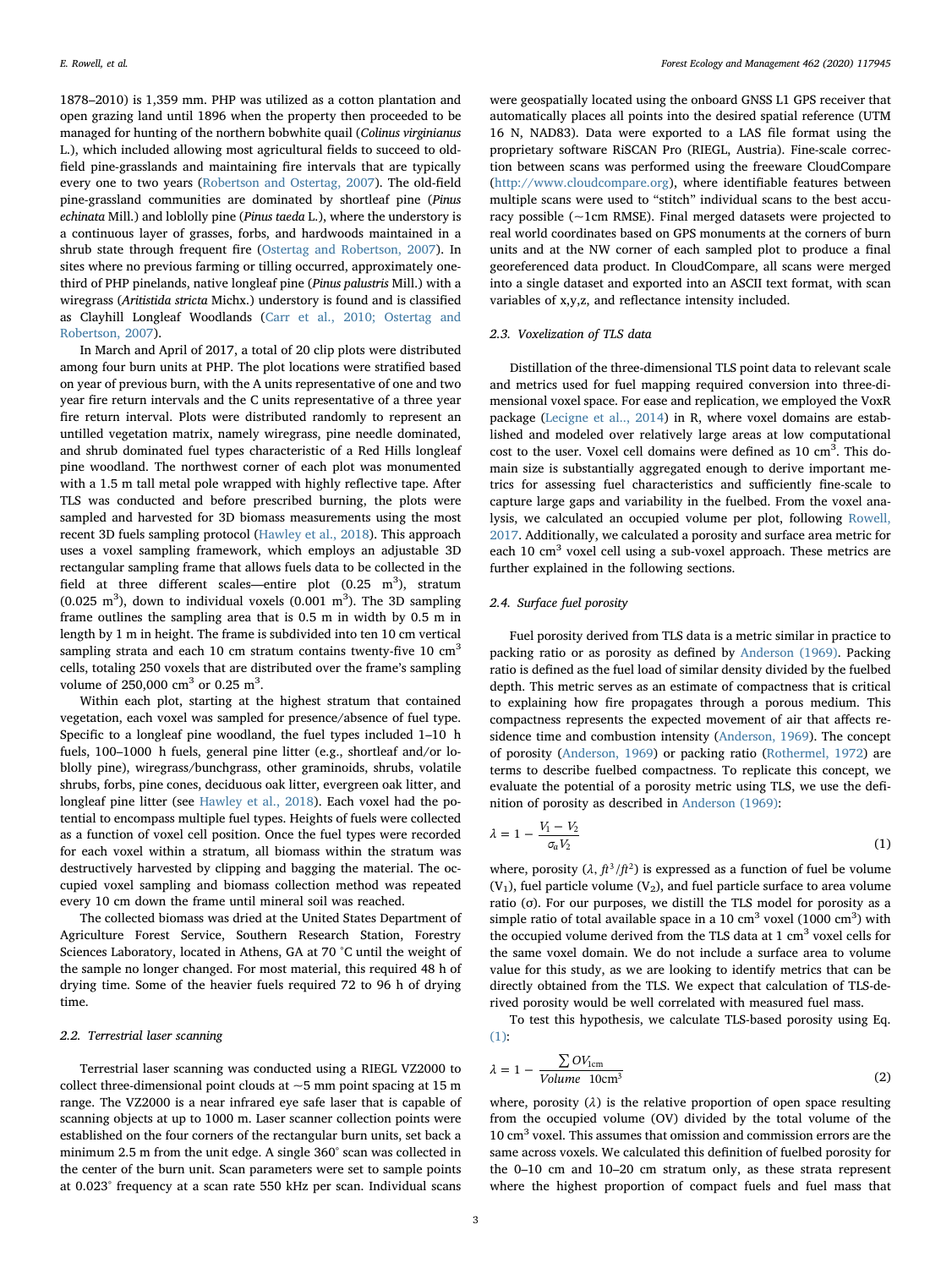typically occur in a frequently burned fuelbed ([Rowell et al., 2016a,b](#page-8-23)).

#### 2.5. Voxel-based surface area

For fuels sampled above 10 cm, we calculated surface area within each occupied voxel. To estimate surface area of fuel elements at the 10 cm voxel domain, the points within each voxel were subset and recalculated using a 3D kernel density estimate via the kde3d function included in the misc3d package in R [\(Tierney, 2015](#page-8-24)). The kernel density function weights distributions of points to subsequently estimate better isosurfaces that can be used to predict surface area ([Feng and Tierney,](#page-7-27) [2008\)](#page-7-27). We used the vcgIsosurface function as part of the Rvcg package in R [\(Schlager, 2017\)](#page-8-25) that represents constant densities of the kernel density function over the limits of the voxel domain. This method used the marching cubes algorithm ([Lorensen and Cline, 1987\)](#page-8-26), that created a surface through intersecting edges of a volume grid with a volume contour. Where edge intersections occur, a vertex was created. The surface area of the fuel element for the voxel domain was calculated using the vcgArea function within Rvcg, which calculates the surface of the triangular mesh from the isosurface.

#### 2.6. Statistical analysis

We compared estimates of occupied volume from the voxel sampling method and the TLS-based method with each other and tested the predictive power of each method to estimate total fuel mass for the plots using a leave-one-out-cross-validation (LOOCV) method in the caret package for R [\(Kuhn, 2013](#page-7-28)). We also analyzed the relationship between measured fuel mass by stratum with maximum porosity for the 0–10 cm and 10–20 cm surface fuel characteristic, and produced a multiple linear model with the max porosity from both strata using LOOCV. We selected the maximum porosity metric as our focus metric, as there was a wider range of estimates of porosity over the mean porosity metric, which is less sensitive to inflections that correspond to variability within the fuelbed (e.g., pine cones, coarse woody debris). Across all strata (1–100 cm heights), we analyzed the relationship between measured fuel mass by stratum and total surface area per stratum and produced a linear model relating fuel mass with total surface area per stratum using the LOOCV method. While investigating the performance of porosity and surface area for predicting fuel mass, it became apparent that porosity was a stronger metric lower in the fuel bed and surface area was stronger higher in the fuelbed. Following systematic testing, we utilized the porosity metric for the 0–10 cm and 10–20 cm height strata and the surface area metric above 10 cm. We then combined the predictions from the maximum porosity and surface area models to produce a new estimate of total fuel mass per plot and produced a linear model between measured and combined fuel mass using LOOCV. From results described in [Rowell et al. \(2016a\)](#page-8-23), we expect that lower in the fuelbed where litter mass is found, porosity will better differentiate between empty and filled space due to the more uniform distributions of litter.

For all model estimates we assessed accuracy using root mean square error (RMSE) and reported both RMSE and relative RMSE (r RMSE) of the fuel mass. We also tested the equivalence of the estimates and the measured fuel mass using the equivalence package in R ([Robinson and Robinson, 2016](#page-8-27)). The equivalence test was assessed based on a null hypothesis of dissimilarity. [Robinson et al. \(2005\)](#page-8-28) describe the advantages of the equivalence test as a lumping process that tests similarity of means and between individual observations and predictions to prove that similar populations are being compared. Traditional statistical tests assume that there are no differences between the model and the population. [Fig. 1](#page-4-0) outlines the relevant TLS and field observed metrics used to build the relationships for this study.

#### 3. Results

#### 3.1. Occupied volume and mass from TLS occupied volume

Total occupied volume, the sum of all occupied voxels for each plot, was correlated with the measured (observed) dry weighed mass, explaining 85% of the variability (Adj.  $R^2 = 0.85$ , [Fig. 2A](#page-4-1)) with an rRMSE of 16% (RMSE =  $0.014 \text{ m}^3$ ). To assess the variability at a stratum level, laser estimated occupied volume was compared with observed occupied volume in each stratum resulting in laser-based OV explaining 86% of the variability (Adj.  $R^2 = 0.86$ . [Fig. 2](#page-4-1)B). Error associated with per stratum analysis was a rRMSE of 41% overall (RMSE =  $0.003 \text{ m}^3$ ) with the mid-values of occupied volume encompassing the greatest range of uncertainty.

Measured occupied volume was also correlated to total fuel mass (Adj.  $R^2 = 0.27$ ; p-value = 0.033; [Fig. 3A](#page-5-0)) with a somewhat stronger relationship found between laser estimated occupied volume and measured fuel mass (Adj.  $R^2 = 0.44$ ; p-value = 0.005; [Fig. 3B](#page-5-0)), with associated rRMSE of of 33% (RMSE =  $43.43$  g cm<sup>3</sup>) and 28.5% (RMSE =  $37.69$  g cm<sup>3</sup>), respectively.

#### 3.2. Fuel mass from TLS porosity and surface area

Fuelbed maximum porosity was linearly correlated with dry-weight biomass in the 0–10 cm and 10–20 cm strata and a multiple linear model explained 89% of the variability (Adj.  $R^2 = 0.90$ , [Fig. 4](#page-5-1)). The porosity modeled predictions of mass produced a rRMSE of 20% (RMSE =  $32.0 \text{ g cm}^3$ ) and bootstrap tests of equivalence rejected the null hypothesis of dissimilarity ( $P = 0.025$ ). For fuel features between 10 and 100 cm strata, total surface area for each stratum was correlated with dry-weight biomass for wiregrass plus litter fuels (Adj.  $R^2 = 0.69$ , [Fig. 5A](#page-6-0)) and shrub fuels (Adj.  $R^2 = 0.52$ , [Fig. 5](#page-6-0)B). The model for grass plus forbs fuels yielded an rRMSE of 90% (RMSE =  $3.58$  g cm<sup>3</sup>) and an rRMSE of 54% (RMSE =  $8.28$  g cm<sup>3</sup>) for shrub dominated fuel strata. Bootstrap tests of equivalence did not reject the null hypothesis of dissimilarity.

# 3.3. Total biomass using a combined model

The combined model for total biomass (the sum of the porosity and surface area-based predictions of fuel mass) had a strong relationship with total observed fuel mass including coarse woody debris (Adj.  $R^2$  = 0.91, [Fig. 6\)](#page-6-1). This model yielded an rRMSE of 16.5% (RMSE =  $32.64$  g cm<sup>3</sup>) and bootstrap tests of equivalence rejected the null hypothesis of dissimilarity ( $P = 0.025$ ).

#### 4. Discussion

In this study, we demonstrated the integration of a new approach for measuring three-dimensional wildland fuels in the field with coincident and highly resolved TLS-based fuel parameters. To our knowledge, this study represents the first effort at directly comparing 3-D field data with 3-D TLS data for surface and ground fuels and one of the first for describing fine-scale distributions of biomass three dimensionally in surface fuel layers.

We quantify fuel mass for the 0–10 cm surface fuels using a new version of the fuel metric porosity. The porosity metric was created because ground layer fuels have been the most difficult to characterize with TLS, yet illustrate the most available fuel mass. For our site, this stratum of fuel accounts for 76.8% (stdev =  $21.5%$ ) of the available fuel mass in measured plots and the fuel stratum most likely to contribute to active combustion in prescribed fire environments [\(Ottmar](#page-8-29) [et al., 2016b](#page-8-29)). We also quantify fuel features for height strata from 10 to 100 cm using 10-cm<sup>3</sup> estimates of surface area that represent a compendium of grasses, forbs, and shrub type fuels. Collectively, these elements affect nearly all aspects of surface fire behavior in the longleaf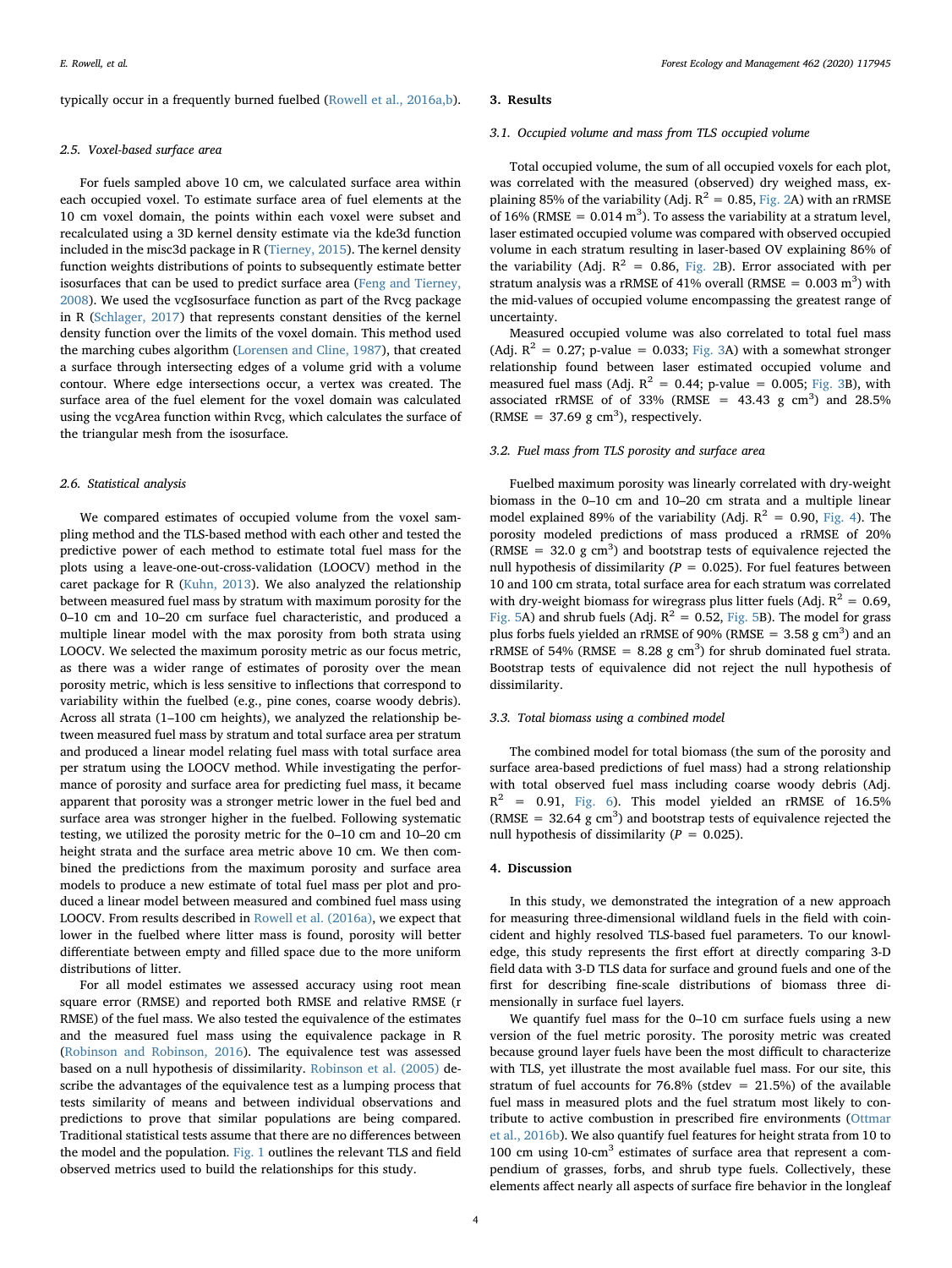<span id="page-4-0"></span>

| <b>TLS-based Metrics</b>  |                                                                                                                                                |                                                                                         | <b>3D Sampling Metrics</b> |                                                                                                                                                  |
|---------------------------|------------------------------------------------------------------------------------------------------------------------------------------------|-----------------------------------------------------------------------------------------|----------------------------|--------------------------------------------------------------------------------------------------------------------------------------------------|
| Occupied<br><b>Volume</b> | <b>All Strata</b><br>$0-10$ cm<br>$10-20$ cm<br>20-30 cm<br>30-40 cm<br>40-50 cm<br>50-60 cm<br>$60-70$ cm<br>70-80 cm<br>80-90 cm<br>90-100cm | <b>Comparison of individual</b><br>strata occupied volume<br>All volume for entire plot | Occupied<br><b>Volume</b>  | <b>All Strata</b><br>$0-10$ cm<br>$10-20$ cm<br>20-30 cm<br>30-40 cm<br>40-50 cm<br>$50-60$ cm<br>$60-70$ cm<br>70-80 cm<br>80-90 cm<br>90-100cm |
| <b>Porosity</b>           | $0-10$ cm<br>$10-20$ cm                                                                                                                        | <b>Multiple linear model to</b><br>predict mass 0-10cm                                  | <b>Mass</b>                | $0-10$ cm                                                                                                                                        |
| <b>Surface</b><br>Area    | $10-20$ cm<br>$20-30$ cm<br>30-40 cm<br>$40-50$ cm<br>50-60 cm<br>$60-70$ cm<br>70-80 cm<br>80-90 cm<br>90-100cm                               | Sum of surface area per<br>strata compared against<br>mass per strata                   | <b>Mass</b>                | $10-20$ cm<br>$20-30$ cm<br>30-40 cm<br>40-50 cm<br>50-60 cm<br>$60 - 70$ cm<br>70-80 cm<br>80-90 cm<br>90-100cm                                 |

Fig. 1. A list of TLS and 3D voxel sampled metrics that are used to produce the regression models for comparing occupied volume and converting porosity and surface area into estimates of mass for plots and 10 cm strata.

<span id="page-4-1"></span>

Fig. 2. Scatterplots of the TLS-based occupied volume (Predicted OV) with measured occupied volume (observed OV) from the 3D sampling protocol at the plot (A) and stratum (B) level, across all 20 plots. The line illustrates a 1:1 relationship, gray depicts the conditional means of the linear model. Note the differences in scale in both axes between A and B.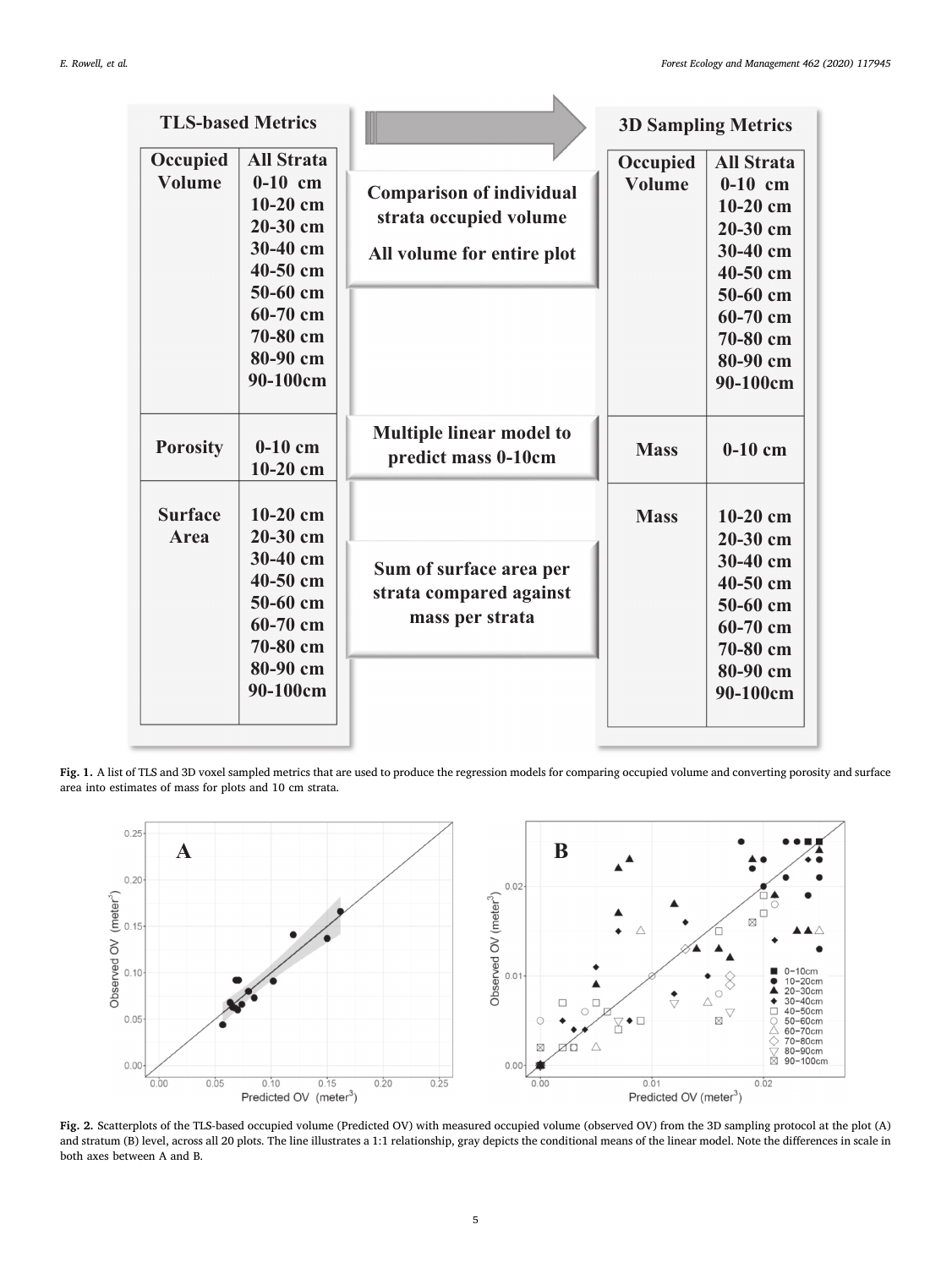<span id="page-5-0"></span>

Fig. 3. Scatterplots from the 3D sampling protocol at the plot (A) showing the relationship from occupied volume based predicted mass with measured dry weight mass of each plot (A) and TLS-based occupied volume estimates of mass (Predicted Mass) with measured dry weight mass (observed mass) (B) level, across all 20 plots. The line illustrates a 1:1 relationship and gray depicts the conditional means of the linear model.

<span id="page-5-1"></span>

Fig. 4. Predicted fuel biomass of the 0–10 cm stratum using the multiple linear model (maximum porosity for 0–10 cm and 10–20 cm) in relationship to the observed fuel biomass for the same stratum. Gray depicts the conditional means of the linear model.

pine ecosystems sampled in this study, including fluid flow of air that influences fire spread and intensity. Finally, we integrated these independent estimates of fuel mass into a combined model with strong correlations [\(Table 1\)](#page-6-2).

# 4.1. Estimates of fuel mass from occupied volume

We expected that occupied volume as an independent metric would explain more variability in the fuelbed stems because of successful execution of a similar model in the RxCADRE experiments at Eglin Air Force Base, FL, USA [\(Ottmar et al., 2016a](#page-8-3)). Although [Rowell, 2017](#page-8-22) found strong relationships between voxel-based occupied volume and two-dimensional fuel mass from clip plots within grass/shrub fuelbeds, this current study shows that the 3D voxel field sampling estimates of occupied volume were not as strongly related to total fuel mass in forested sites. Ultimately, the TLS provided more detailed information on fuel volume distribution than the field estimates. This may be particularly important in the lower strata because of the fine-scale  $(< 100 \text{ cm}^3)$  variability and large amount of mass found in these layers. The main difference between these two studies are the scale at which the field data were collected for the analysis (2D:1  $m^2$  vs. 3D:0.025  $m^3$ ). Other differences include discrepancies between the Eglin and Pebble Hill sites and their representative species. The primary grass species at Pebble Hill is wiregrass (Aristida stricta), as opposed to a broader mix of grasses at Eglin. [Shearman et al. \(2019\)](#page-8-30) reported that basal volume of the grass tussock was a strong predictor of total aboveground biomass of wiregrass clumps, also describing a local range of biomass at fine scales (both live and dead) at approximately  $\pm$  200 g. From our results, we hypothesize that biomass density is more variable than suggested by occupied volume estimates. Therefore, there is a need to evaluate these fuels at a finer grain and with a more sensitive metric, such as our TLS-derived porosity, than overall occupied volume. Our results also suggest that the occupied volume estimates from TLS are insensitive to variability in the litter layer. As previously mentioned, this lowest 0–20 cm stratum accounts for most of the fuel in these systems but is often most poorly characterized using remote sensing (e.g. [Smith et al., 1989\)](#page-8-31).

#### 4.2. Estimates of fuel mass by strata

The segmentation of the plots into 10-cm strata served as an optimal approach to assess within plot variability, particularly when the TLS was used to describe porosity in the lower litter layers. The layers are described not as a true penetration of the litter strata, but rather as characterization of surface roughness variability. Using the 3D field sampling protocol ([Hawley et al., 2018\)](#page-7-25), all plots exhibited 100% occupancy for all the 0–10 cm strata and voxels therein. The porosity metric was therefore developed to characterize variation in this compact stratum. The porosity metric could be used to represent a pseudopacking ratio value ([Rothermel, 1972](#page-8-7)), where the range of open space within the  $10$ -cm<sup>3</sup> voxels increased sensitivity to fuelbed mass variability. The use of both the 0–10 cm and 10–20 cm maximum porosity proved advantageous, because from the field data, we found that litter and downed debris is predominantly found up to 20 cm (unpublished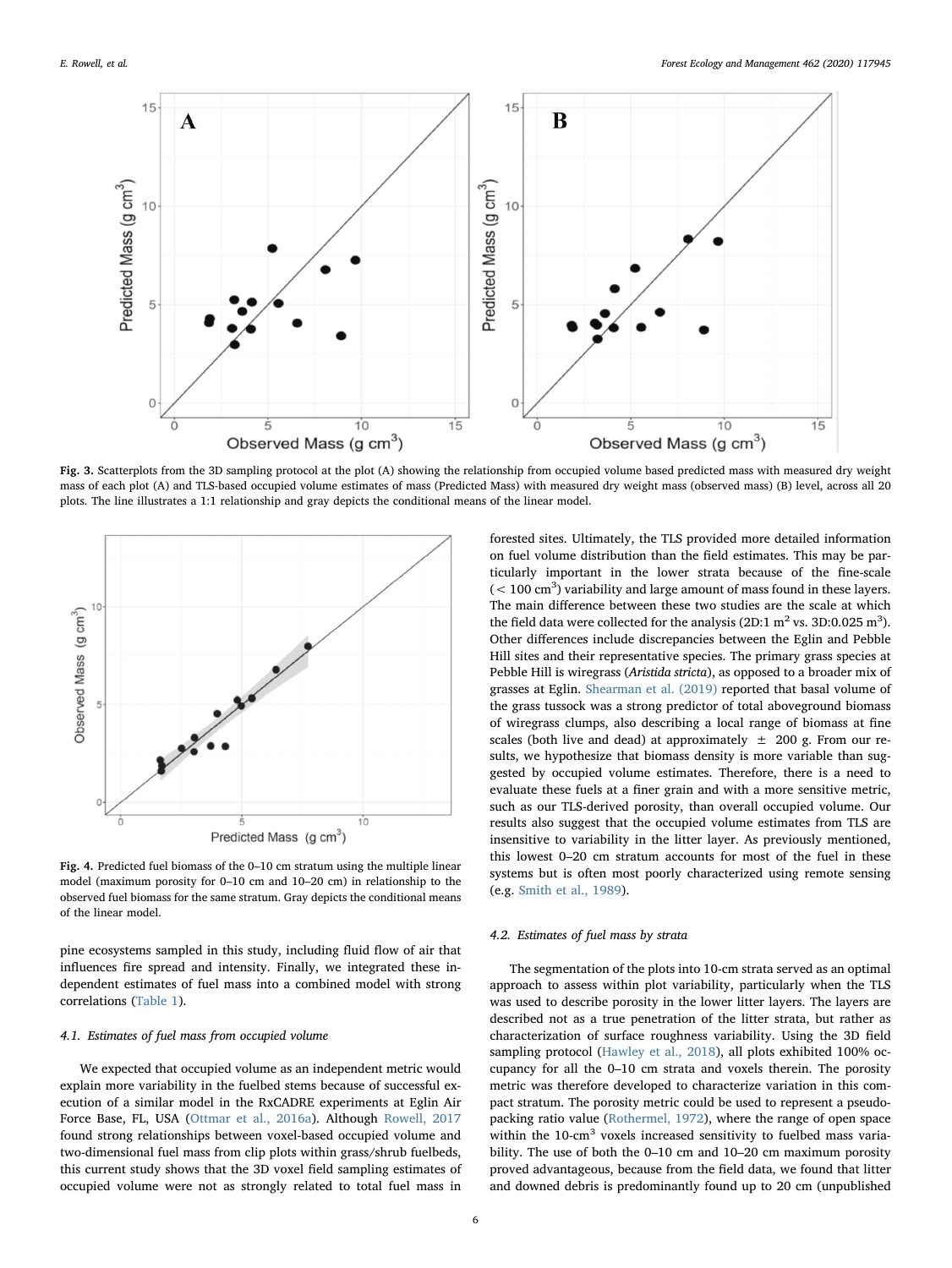<span id="page-6-0"></span>

Fig. 5. Predicted fuel biomass from surface area of the grass plus forb-dominated plots (A) and shrub-dominated plots (B) with observed fuel mass for all strata. Gray depicts the conditional means of the linear model.

<span id="page-6-1"></span>

Fig. 6. Predicted fuel biomass in relation to observed fuel biomass using the combined estimates of the porosity and surface area models with total observed fuel mass. Gray depicts the conditional means of the linear model.

#### <span id="page-6-2"></span>Table 1

Linear regression model coefficients predicting pre-fire fuel mass from porosity, surface area, and combined models described in this study.

| Predictor                        | Estimate | Std. Error | t-value | Pr(>  t ) | Significance |  |  |  |
|----------------------------------|----------|------------|---------|-----------|--------------|--|--|--|
| All 0-10 cm Biomass              |          |            |         |           |              |  |  |  |
| (Intercept)                      | 457.8    | 33.5       | 13.65   | $3.1e-08$ | ***          |  |  |  |
| Porosity 0-10                    | $-213.6$ | 55.0       | $-3.89$ | 0.00254   | **           |  |  |  |
| Porosity 10-20                   | $-196.2$ | 40.5       | $-4.85$ | 0.00051   | ***          |  |  |  |
| All Strata Biomass (Above 10 cm) |          |            |         |           |              |  |  |  |
| (Intercept)                      | 0.718    | 1.566      | 0.46    | 0.65      |              |  |  |  |
| Surface Area                     | 1.353    | 0.203      | 6.68    | $3.9e-09$ | ***          |  |  |  |
| Total Biomass (Combined Model)   |          |            |         |           |              |  |  |  |
| (Intercept)                      | 38.765   | 16.446     | 2.35    | 0.0362    | ÷            |  |  |  |
| Combined Predictions             | 0.740    | 0.066      | 11.174  | 1.07e-07  | ***          |  |  |  |

Statistical significance for *p*-value: 0 '\*\*\*' 0.001 '\*\*' 0.01 '\*' 0.05 '.' 0.1 ' ' 1.

data). Moreover, the use of 'maximum' porosity provided a broader range of porosity not encompassed in the mean porosity metric, though the models for both maximum and mean porosity performed equally well, with a slightly steeper regression slope for mean porosity. Moreover, we found that porosity was a strong predictor of litter fuel mass across a range of fuel types including pine needles, deciduous litter, pine cones, and coarse woody debris. Leaf litter in particular is difficult to characterize explicitly. For example, [Hudak et al. \(2016\)](#page-7-29) calculated fuel mass at 5 m  $\times$  5 m grain size from airborne laser scanning and identified fine fuels as being most problematic to characterize due to the coarse sampling grain of airborne laser systems. Newer TLS systems overcome this problem through advanced processing capabilities that provide for more precise–and likely more accurate–estimates to distinguish between true ground and the surface litter layer.

Surface area was more variable as a predictor of fuel mass most likely due to its tendency to depict the outer hulls of the sub-voxel fuel elements and not specifically describing the intra canopy dynamics of stems and twigs that have differing fuel densities than the outer leaves. This effect was most pronounced at the lower strata because TLS-based surface area generally underestimates observed fuel mass, while the inverse occurs at the higher strata ([Fig. 3](#page-5-0)).

#### 5. Conclusions

Increasingly, it is recognized that advances in our understanding of how wildland fire drives ecological fire effects is dependent on mechanistic connections of fuels, energy release, and future vegetation ([Mitchell et al., 2009; O](#page-8-32)'Brien et al., 2018). The application of novel 3D sampling techniques to high resolution TLS data in this study represents a major advancement in representing critical variation of fuel characteristics that drive these fire-vegetation feedbacks. The ability to predict both the distribution of mass and 3D structure of surface fuels will allow emerging fire behavior models ([Linn et al., 2019](#page-7-30)) to create more realistic scenarios for fire planners and fire managers to predict desired fire effects. A next step is to separate these 3D fuel beds into surface or ground fuels (litter, coarse woody debris, grasses) and shrub layers because these two types of fuel affect fire propagation and intensity differentially. This is because fuel elements in the litter stratum are comprised of combustible materials that carry fire and the shrub objects generally represent objects that produce wind flow drag. In CFD fire behavior models such as HIGRAD\FIRETEC, shrubs are modeled as independent objects that are treated as small trees with a homogenized mesh architecture. The advancement in understanding the variability of fuel mass of shrubs at fine-scales  $(10 \text{ cm}^3)$  allows for improvements in representing understory features from the object perspective, thus adding heterogeneity to the object models used in the CFD fire behavior models. The inclusion of more heterogeneous fuel properties into these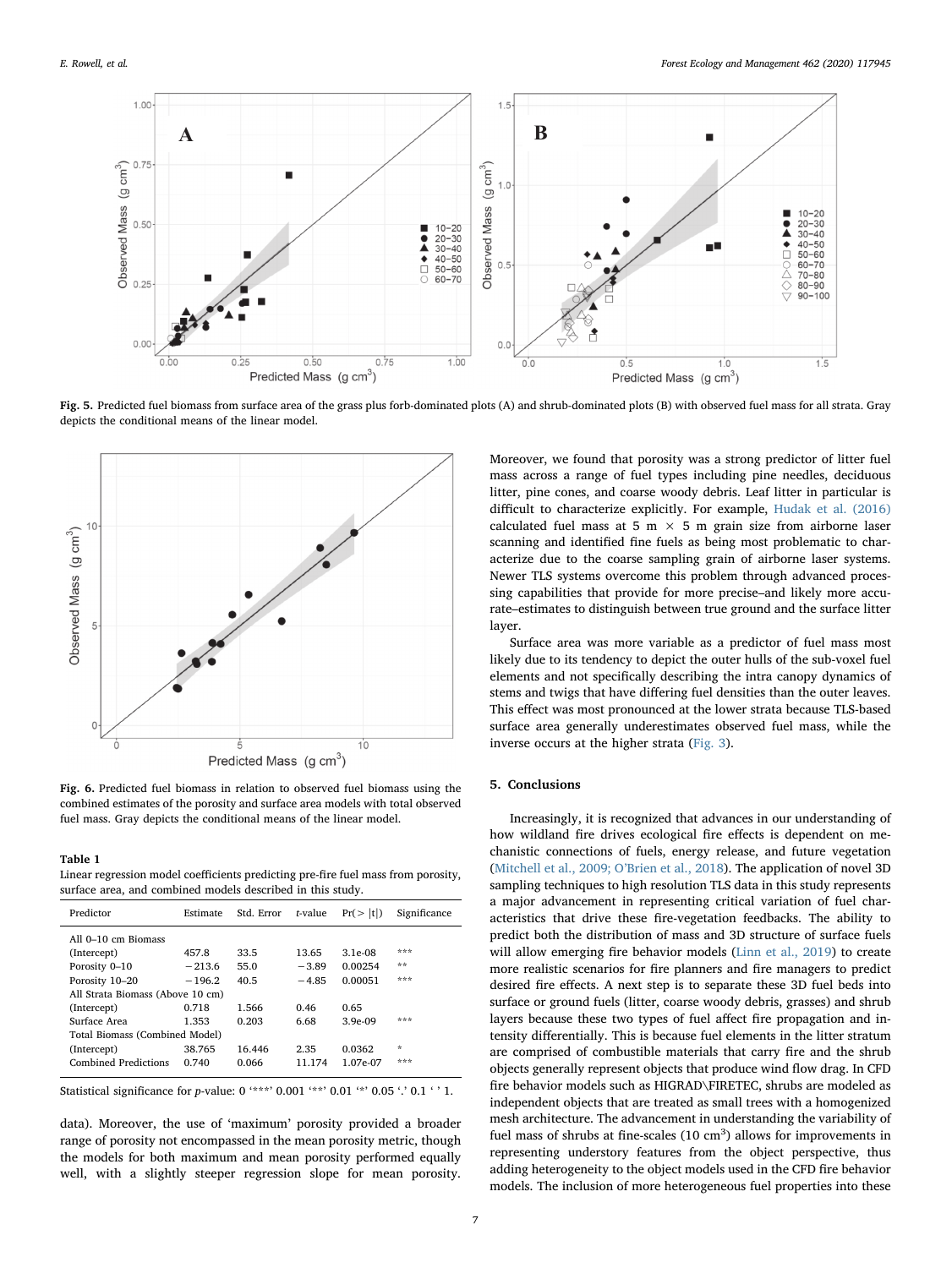CFD models is expected to improve characterization of fluid flow that affect fire intensity and spread, as well as resulting fire effects ([Loudermilk et al., 2018; O](#page-8-33)'Brien et al., 2018).

#### CRediT authorship contribution statement

Eric Rowell: Conceptualization, Methodology, Software, Validation, Formal analysis, Investigation, Resources, Writing - original draft, Writing - review & editing, Visualization. E. Louise Loudermilk: Conceptualization, Methodology, Resources, Writing - original draft, Writing - review & editing. Christie Hawley: Methodology, Investigation. Scott Pokswinski: Methodology, Investigation. Carl Seielstad: Conceptualization, Methodology, Writing - original draft, Writing - review & editing. Lloyd Queen: Resources, Writing - original draft, Writing - review & editing. Joseph J. O'Brien: Resources. Andrew T. Hudak: Writing - original draft, Writing - review & editing. Scott Goodrick: Resources. J. Kevin Hiers: Conceptualization, Methodology, Writing - original draft, Writing - review & editing.

#### Declaration of Competing Interest

The authors declare that they have no known competing financial interests or personal relationships that could have appeared to influence the work reported in this paper.

#### Acknowledgements

We acknowledge Tall Timbers Research Station for their support, including Kevin Robertson and Pebble Hill Plantation, and for hosting the Prescribed Fire Consortium, an assembly of researchers and practitioners with a common goal to support prescribed fire applications and advance prescribed fire science. This study was funded in part by the US Department of Defense Strategic Environmental Research and Development Program (projects: RC-2243, 2643, 1329), which has sparked ongoing work (projects: RC[-Andrews et al., 2005; Burgan and](#page-7-13) [Rothermel, 1984; Hough and Albini, 1978; Wendel et al., 1962](#page-7-13) 1064, 1119, 2640, 2641). This work was also funded in part by the National Center for Landscape Fire Analysis at the University of Montana. This work was also supported by the US Department of Agriculture (USDA) Forest Service National Fire Plan. We acknowledge the Fire and Environmental Research Applications Team of the USDA Forest Service, Pacific Northwest Research Station, including Roger Ottmar and the cooperative research through the University of Washington, School of Environmental and Forest Sciences, including Susan Prichard. We acknowledge Rodman Linn, Los Alamos National Laboratory, and Nicholas Skowronski, USDA Forest Service, Northern Research Station, for insight and feedback throughout the years. We acknowledge the Southern Research Station, Forestry Sciences Laboratory, Athens, GA for their support.

#### Appendix A. Supplementary material

Supplementary data to this article can be found online at [https://](https://doi.org/10.1016/j.foreco.2020.117945) [doi.org/10.1016/j.foreco.2020.117945.](https://doi.org/10.1016/j.foreco.2020.117945)

#### References

- <span id="page-7-26"></span>Anderson, H.E., 1969. Heat transfer and spread. USDA Forest Service, Intermountain Forest and Range Experiment Station, 29pp.
- <span id="page-7-13"></span>Andrews, P.L., Bevins, C.D., Seli, R.C., 2005. BehavePlus fire modeling system, version 4. 0: User's Guide. Gen. Tech. Rep. RMRS-GTR-106 Revised. Ogden, UT: Department of Agriculture, Forest Service, Rocky Mountain Research Station. 132p, 106.
- <span id="page-7-23"></span>[Arguez, A., Durre, I., Applequist, S., Squires, M., Vose, R., Yin, X., Bilotta, R., 2010.](http://refhub.elsevier.com/S0378-1127(19)32052-3/h0015) NOAA's US climate normals (1981–[2010\). NOAA National Centers Environ. Informat.](http://refhub.elsevier.com/S0378-1127(19)32052-3/h0015) [10, V5PN93JP.](http://refhub.elsevier.com/S0378-1127(19)32052-3/h0015)
- <span id="page-7-7"></span>Brown, J.K., 1974. Handbook for inventorying downed woody material. In: Ogden, Utah: USDA Forest Service, Intermountain Research Station, p. 24.
- <span id="page-7-8"></span>[Brown, J.K., 1981. Bulk Densities of Nonuniform Surface Fuels and Their Application to](http://refhub.elsevier.com/S0378-1127(19)32052-3/h0025)

[Fire Modeling. Forest Sci. 27, 667](http://refhub.elsevier.com/S0378-1127(19)32052-3/h0025)–683.

- <span id="page-7-5"></span>Brown, J.K., Oberheu, R.D., Johnson, C.M., 1982. Handbook for inventorying surface fuels and biomass in the interior west. General Technical Report, INT-129, U.S. Department of Agriculture, Forest Service, Intermountain Forest and Range Experiment Station, Ogden, UT. 48p.
- Burgan, R.E., Rothermel, R.C., 1984. BEHAVE: fire behavior prediction and fuel modeling system – fuel subSystem. USDA Forest Service, intermountain Forest and Range Experiment Station, 125pp.
- <span id="page-7-24"></span>[Carr, S.C., Robertson, K.M., Peet, R.K., 2010. A vegetation classi](http://refhub.elsevier.com/S0378-1127(19)32052-3/h0040)fication of fire-dependent [pinelands of Florida. Castanea 75, 153](http://refhub.elsevier.com/S0378-1127(19)32052-3/h0040)–189.
- <span id="page-7-2"></span>[Cochrane, M.A., 2003. Fire science for rainforests. Nature 421, 913.](http://refhub.elsevier.com/S0378-1127(19)32052-3/h0045)
- <span id="page-7-22"></span>[Cooper, S.D., Roy, D.P., Schaaf, C.B., Paynter, I., 2017. Examination of the potential of](http://refhub.elsevier.com/S0378-1127(19)32052-3/h0050) [terrestrial laser scanning and structure-from-motion photogrammetry for rapid](http://refhub.elsevier.com/S0378-1127(19)32052-3/h0050) nondestructive fi[eld measurement of grass biomass. Remote Sens. 9, 531](http://refhub.elsevier.com/S0378-1127(19)32052-3/h0050).
- <span id="page-7-16"></span>[Dalgleish, S.A., Van Etten, E.J., Stock, W.D., Knuckey, C., 2015. Fuel dynamics and ve](http://refhub.elsevier.com/S0378-1127(19)32052-3/h0055)getation recovery after fi[re in a semiarid Australian shrubland. Int. J. Wildland Fire](http://refhub.elsevier.com/S0378-1127(19)32052-3/h0055) [24, 613](http://refhub.elsevier.com/S0378-1127(19)32052-3/h0055)–623.
- <span id="page-7-0"></span>[Dixon, M.J., 1966. A Guide to Fire by Prescription. USDA Forest Service Southern](http://refhub.elsevier.com/S0378-1127(19)32052-3/h0060) [Refgion, Atlanta, GA, pp. 33.](http://refhub.elsevier.com/S0378-1127(19)32052-3/h0060)
- <span id="page-7-14"></span>[Dupuy, J.-L., Linn, R., Konovalov, V., Pimont, F., Vega, J., Jiménez, E., 2011. Exploring](http://refhub.elsevier.com/S0378-1127(19)32052-3/h0065) three-dimensional coupled fire–[atmosphere interactions downwind of wind-driven](http://refhub.elsevier.com/S0378-1127(19)32052-3/h0065) surface fires and their influence on backfi[res using the HIGRAD-FIRETEC model. Int.](http://refhub.elsevier.com/S0378-1127(19)32052-3/h0065) [J. Wildland Fire 20, 734](http://refhub.elsevier.com/S0378-1127(19)32052-3/h0065)–750.
- <span id="page-7-1"></span>Fahnestock, G.R., Key, W.K., 1971. Weight of brushy forest fire fuels from photographs. For. Sci. 17, 119–124. [https://doi.org/10.1093/forestscience/17.1.119.](https://doi.org/10.1093/forestscience/17.1.119)
- <span id="page-7-27"></span>[Feng, D., Tierney, L., 2008. Computing and displaying isosurfaces in R. J. Stat. Softw. 28,](http://refhub.elsevier.com/S0378-1127(19)32052-3/h0075)  $1-24$ .
- <span id="page-7-17"></span>[Fernandes, P.A., Loureiro, C.A., Botelho, H.S., 2004. Fire behaviour and severity in a](http://refhub.elsevier.com/S0378-1127(19)32052-3/h0080) maritime pine stand under diff[ering fuel conditions. Ann. Forest Sci. 61, 537](http://refhub.elsevier.com/S0378-1127(19)32052-3/h0080)–544.
- <span id="page-7-11"></span>Finney, M.A., 1998. FARSITE: Fire Area Simulator-model development and evaluation. Res. Pap. RMRS-RP-4, Revised 2004. Ogden, UT: US Department of Agriculture, Forest Service, Rocky Mountain Research Station. 47 p., 4.
- <span id="page-7-12"></span>Finney, M.A., 2006. An overview of FlamMap fire modeling capabilities. In: Andrews, Patricia L., Butler, Bret W., comps. 2006. Fuels Management-How to Measure Success: Conference Proceedings. 28-30 March 2006; Portland, OR. Proceedings RMRS-P-41. Fort Collins, CO: US Department of Agriculture, Forest Service, Rocky Mountain Research Station. pp. 213–220.
- <span id="page-7-15"></span><span id="page-7-3"></span>[Finnigan, J., 2000. Turbulence in plant canopies. Annu. Rev. Fluid. Mech 32, 519](http://refhub.elsevier.com/S0378-1127(19)32052-3/h0095)–571. [Glitzenstein, J.S., Platt, W.J., Streng, D.R., 1995. E](http://refhub.elsevier.com/S0378-1127(19)32052-3/h0100)ffects of fire regime and habitat on tree
- <span id="page-7-21"></span>[dynamics in north Florida longleaf pine savannas. Ecol. Monogr. 65, 441](http://refhub.elsevier.com/S0378-1127(19)32052-3/h0100)–476. [Greaves, H.E., Vierling, L.A., Eitel, J.U., Boelman, N.T., Magney, T.S., Prager, C.M.,](http://refhub.elsevier.com/S0378-1127(19)32052-3/h0105)
- Griffi[n, K.L., 2015. Estimating aboveground biomass and leaf area of low-stature](http://refhub.elsevier.com/S0378-1127(19)32052-3/h0105) [Arctic shrubs with terrestrial LiDAR. Remote Sens. Environ. 164, 26](http://refhub.elsevier.com/S0378-1127(19)32052-3/h0105)–35.
- [Greaves, H.E., Vierling, L.A., Eitel, J.U., Boelman, N.T., Magney, T.S., Prager, C.M.,](http://refhub.elsevier.com/S0378-1127(19)32052-3/h0110) Griffi[n, K.L., 2017. Applying terrestrial lidar for evaluation and calibration of air](http://refhub.elsevier.com/S0378-1127(19)32052-3/h0110)[borne lidar-derived shrub biomass estimates in Arctic tundra. Remote Sens. Lett. 8,](http://refhub.elsevier.com/S0378-1127(19)32052-3/h0110) 175–[184](http://refhub.elsevier.com/S0378-1127(19)32052-3/h0110).
- Green, L.R., 1981. Burning by prescription in chaparral. General Technical Report PSW-51. Albany, CA: U.S. Department of Agriculture, Forest Service, Pacific Southwest Research Station. 36p.
- <span id="page-7-6"></span>Hardy, C., Heilman, W., Weise, D., Goodrick, S., Ottmar, R., 2008. Final Report: Fire behavior advancement plan; a plan for addressing physical fire processes within the core fire science portfolio. In: Joint Fire Science Program.
- <span id="page-7-25"></span>[Hawley, C.M., Loudermilk, E.L., Rowell, E.M., Pokswinski, S., 2018. A novel approach to](http://refhub.elsevier.com/S0378-1127(19)32052-3/h0125) [fuel biomass sampling for 3D fuel characterization. MethodsX 5, 1597](http://refhub.elsevier.com/S0378-1127(19)32052-3/h0125)–1604.
- <span id="page-7-4"></span>[Hiers, J.K., O'Brien, J.J., Mitchell, R.J., Grego, J.M., Loudermilk, E.L., 2009. The wildland](http://refhub.elsevier.com/S0378-1127(19)32052-3/h0130) [fuel cell concept: an approach to characterize](http://refhub.elsevier.com/S0378-1127(19)32052-3/h0130) fine-scale variation in fuels and fire in [frequently burned longleaf pine forests. Int. J. Wildland Fire 18, 315](http://refhub.elsevier.com/S0378-1127(19)32052-3/h0130)–325.
- Hoffman, C., Canfi[eld, J., Linn, R., Mell, W., Sieg, C., Pimont, F., Ziegler, J., 2016.](http://refhub.elsevier.com/S0378-1127(19)32052-3/h0135) Evaluating crown fi[re rate of spread predictions from physics-based models. Fire](http://refhub.elsevier.com/S0378-1127(19)32052-3/h0135) [Technol. 52, 221](http://refhub.elsevier.com/S0378-1127(19)32052-3/h0135)–237.
- Hough, W.A., Albini, F.A., 1978. Predicting fire behavior in palmetto-gallberry fuel complexes. Research Paper SE-RP-174, Asheville, NC, U.S. Department of Agriculture, Forest Service, Southeastern Forest Experiment Station. 48p.
- <span id="page-7-29"></span>[Hudak, A., Bright, B., Pokswinski, S., Loudermilk, E.L., O'Brien, J., Hornsby, B., Klauberg,](http://refhub.elsevier.com/S0378-1127(19)32052-3/h0145) [C., Silva, C., 2016. Mapping forest structure and composition from low density lidar](http://refhub.elsevier.com/S0378-1127(19)32052-3/h0145) for informed forest, fuel, and fi[re management across Eglin Air Force Base, Florida,](http://refhub.elsevier.com/S0378-1127(19)32052-3/h0145) [USA. Can. J. Remote Sens. 42, 411](http://refhub.elsevier.com/S0378-1127(19)32052-3/h0145)–427.
- <span id="page-7-9"></span>Keane, R.E., Dickinson, L.J., 2007. The photoload sampling technique: estimating surface fuel loadings from downward-looking photographs of synthetic fuelbeds. In: Fort Collins, CO: USDA Forest Service, Rocky Mountain Research Station.
- <span id="page-7-28"></span>[Kuhn, M., 2013. Predictive Modeling with R and the caret Package. Google Scholar.](http://refhub.elsevier.com/S0378-1127(19)32052-3/h0155)
- <span id="page-7-20"></span>[Linn, R., Reisner, J., Colman, J.J., Winterkamp, J., 2002. Studying wild](http://refhub.elsevier.com/S0378-1127(19)32052-3/h0160)fire behavior using [FIRETEC. Int. J. Wildland Fire 11, 233](http://refhub.elsevier.com/S0378-1127(19)32052-3/h0160)–246.
- <span id="page-7-18"></span>Linn, [R., Winterkamp, J., Colman, J.J., Edminster, C., Bailey, J.D., 2005. Modeling in](http://refhub.elsevier.com/S0378-1127(19)32052-3/h0165)teractions between fi[re and atmosphere in discrete element fuel beds. Int. J. Wildland](http://refhub.elsevier.com/S0378-1127(19)32052-3/h0165) [Fire 14, 37](http://refhub.elsevier.com/S0378-1127(19)32052-3/h0165)–48.
- <span id="page-7-19"></span>[Linn, R.R., Cunningham, P., 2005. Numerical simulations of grass](http://refhub.elsevier.com/S0378-1127(19)32052-3/h0170) fires using a coupled atmosphere–fire model: basic fi[re behavior and dependence on wind speed. J.](http://refhub.elsevier.com/S0378-1127(19)32052-3/h0170) [Geophys. Res. Atmospheres 110.](http://refhub.elsevier.com/S0378-1127(19)32052-3/h0170)
- <span id="page-7-10"></span>Linn, R.R., Sieg, C.H., Hoff[man, C.M., Winterkamp, J.L., McMillin, J.D., 2013. Modeling](http://refhub.elsevier.com/S0378-1127(19)32052-3/h0175) wind fields and fi[re propagation following bark beetle outbreaks in spatially-het](http://refhub.elsevier.com/S0378-1127(19)32052-3/h0175)[erogeneous pinyon-juniper woodland fuel complexes. Agric. For. Meteorol. 173,](http://refhub.elsevier.com/S0378-1127(19)32052-3/h0175) 139–[153](http://refhub.elsevier.com/S0378-1127(19)32052-3/h0175).
- <span id="page-7-30"></span>[Linn, R.R., Goodrick, S.L., Brambilla, S., Brown, M.J., Middleton, R.S., O](http://refhub.elsevier.com/S0378-1127(19)32052-3/h0180)'Brien, J.J., Hiers, J.K., 2019. Quic-fi[re: A fast running simulation tool for prescribed](http://refhub.elsevier.com/S0378-1127(19)32052-3/h0180) fire planning.